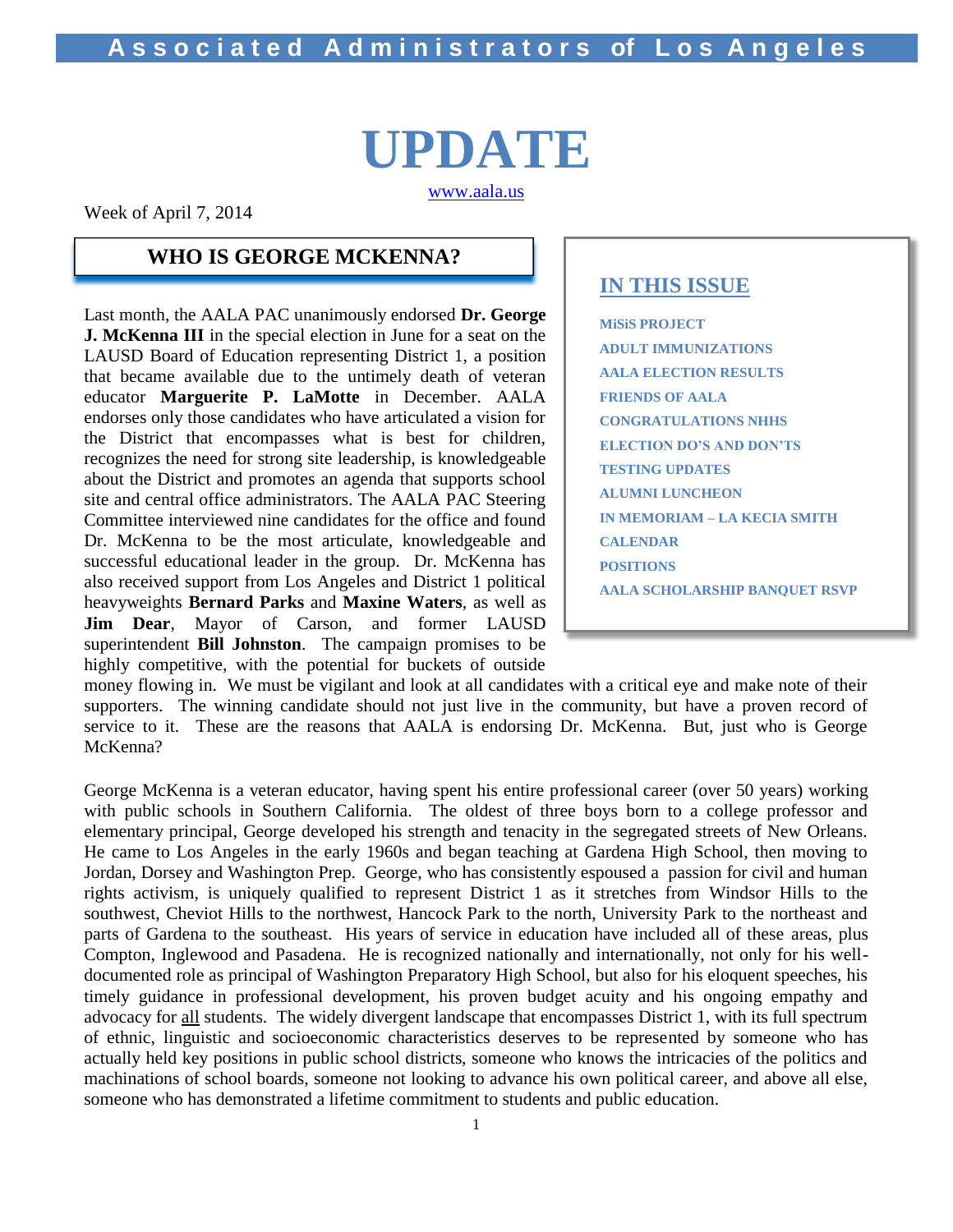# **UPDATE ON THE MiSiS PROJECT**

*AALA thanks Alan Warhaftig, Coordinator, Fairfax HS, for contributing to this article.*

This article is a follow-up to last week's article in *Update* titled *Administrators Apprehensive About MiSiS Project.* As stated in that article, members of AALA met with representatives of the MiSiS Project, **Matt Hill** (Chief Strategy Officer), **Marvin Cruz** (ITD Deputy CIO) and **Joe Abrego** (ITD Information Systems Director) on March 23. The AALA members represented principals, APSCSs and others who have responsibility for scheduling students, as well as **Dr. Judith Perez**, AALA President, and **Dan Isaacs**, AALA Administrator. The site administrators who were present had a shared understanding of how SIS, a previous, now dated program, is used at a school to build a master schedule and program students and raised many concerns about the new system, MiSiS. Matt Hill recorded 45 concerns voiced during the meeting to which he promised to respond by April 7, 2014. Considering that MiSiS will go live on July 1, 2014, this year's summer school will be larger than in the past and that the fall semester will begin in early August, several concerns regarding the new system were raised. Some of those are listed below:

- Concern that the new software will not meet school-site needs because the developers did not take advantage of the expertise of APSCSs and counselors.
- Training sessions have been shallow, conducted by people qualified in technology but with no background in constructing master schedules or programming students. As a result, presenters were unable to answer questions from participants. Clerical training has been inadequate, yet many of them have the responsibility for scheduling. Meeting participants want more funding for training prior to the fall semester.
- No access to MiSiS if power is out or if the Internet is down.
- The list of teachers who can be selected for courses is excessively large, including those who have been gone from the site for as long as three years.
- ITD phone support personnel are unable to view the same screens as those who call in for assistance.
- There is no indication if a student has previously taken a course.
- On-site magnet schools must currently have a separate master schedule, so any home school students enrolled in a nonmagnet class taught by a magnet teacher or magnet students enrolled in home school classes must go through a separate process called *passporting.* Counselors fear that passporting will not work, preventing magnet students from accessing all of the classes they need to graduate.
- Concern that the idiosyncrasies of Options schools, with their student contracts, irregular schedules and partial credits, may be difficult for the MiSIS software to capture.
- MiSiS does not do an automatic gender balance of classes as did SIS.
- All hope that the MiSIS scheduler works as planned, but is there a backup plan in case it doesn't?

Mr. Hill indicated that there will be a new software release on April 7, at which point the magnet problems should be resolved, all students should be loaded into the system and the gender balancing feature should be added. Summer School will be loaded on April 16. He will establish a focus group with Options personnel to clarify issues that are specific to their programs. A second meeting is scheduled on April 22, 2014.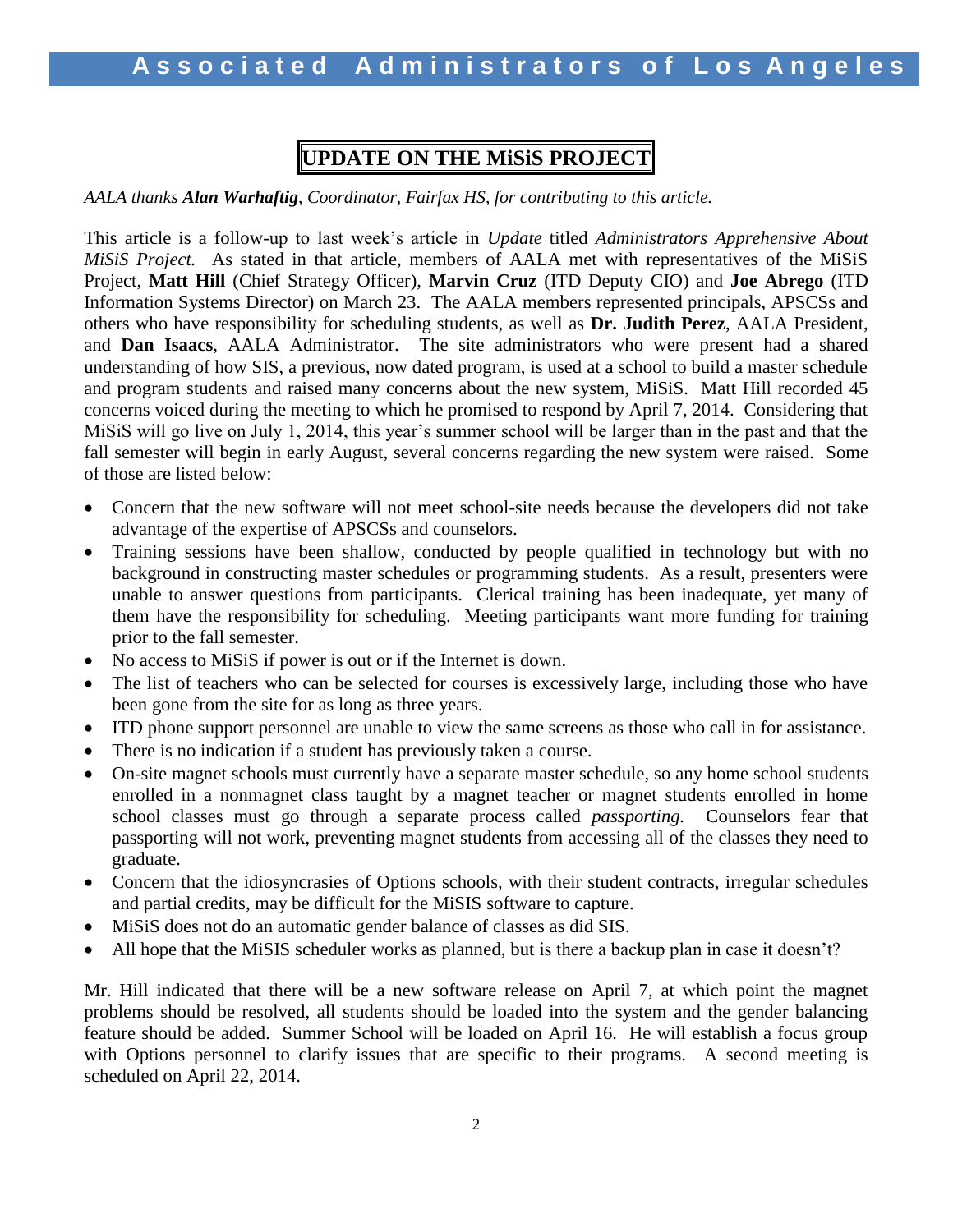# **HEALTH BENEFITS FAQ**

#### *TOPIC: ARE YOUR ADULT IMMUNIZATIONS UP TO DATE?*

#### **Why do I need immunizations as an adult?**

Recent studies by the Centers for Disease Control (CDC) show that between 30% and 50% of adults neglect keeping up to date on recommended disease-preventable immunizations. This compares with a much higher immunization rate for most of the common childhood diseases. Important reasons to make sure you have all needed immunizations include inaccurate childhood immunization records, the wearing off of childhood vaccines over time and the many serious diseases that are now preventable.

#### **Why do I need to review my immunizations annually? Don't most immunizations last a lifetime?**

The CDC updates recommended vaccines and dosages annually. Although the 2014 schedule may look similar to that of 2013, changes in dose schedules, indications/contraindications and other information for healthcare professionals and the public are published in the guidelines.

#### **I avoid certain immunizations because I worry about adverse reactions, side effects and vaccine safety. Are my worries unfounded?**

Different vaccines have differing potential side effects. The CDC website is a reliable source of a vaccine's possible side effects at: [http://www.cdc.gov/vaccines/vac-gen/side-effects.htm.](http://www.cdc.gov/vaccines/vac-gen/side-effects.htm) Information about who should not be vaccinated is found at: [http://www.cdc.gov/vaccines/vpd-vac/should-not](http://www.cdc.gov/vaccines/vpd-vac/should-not-vacc.htm)[vacc.htm,](http://www.cdc.gov/vaccines/vpd-vac/should-not-vacc.htm) and a FAQ on vaccine safety is at: [http://www.cdc.gov/vaccinesafety/Concerns/Index.html.](http://www.cdc.gov/vaccinesafety/Concerns/Index.html) It is important that you discuss your concerns with your primary care physician (PCP).

#### **Which vaccines do healthy adults need?**

The table below shows CDC recommended immunizations for adults, ages  $19 - 65$  and older. As always, members should consult with their PCP for their particular needs.

| <b>VACCINE</b>                    | <b>DOSAGE</b> | <b>NOTES</b>                                       |
|-----------------------------------|---------------|----------------------------------------------------|
| Influenza (Flu)                   | 1 yearly      | Get a flu vaccine every year.                      |
| Tetanus, diphtheria, pertussis    | 1 Tdap        | Get a Tdap once, then a TD booster every 10 years. |
| (Td/Tdap)                         |               |                                                    |
| Varicella (Chickenpox)            | 2             | For those who never had chickenpox                 |
| Human papillomavirus (HPV) Female | 3             | Between ages $19 - 26$                             |
| Human papillomavirus (HPV) Male   | $3 + 3$       | 3 between ages 19-21; additional 3 for males ages  |
|                                   |               | 22-26 with risk factors                            |
| <b>Zoster (Shingles)</b>          | 1             | Between ages $60 - 65+$                            |
| Measles, mumps, rubella (MMR)     | 1 or 2        | 1 or 2 doses for adults to age 55                  |
| <b>Pneumococcal (PPSV13)</b>      | 1 or 2        | PCV13 is recommended for adults ages 19 years and  |
|                                   |               | older with specific medical conditions             |
| <b>Pneumococcal (PPSV23)</b>      | 1 or 2        | 1 dose for age 65+; 1 for adults <65 with certain  |
|                                   |               | chronic conditions (and possible revaccination)    |
| Meningococcal                     | 1 or more     | For adults with certain risks as recommended by    |
|                                   |               | <b>PCP</b>                                         |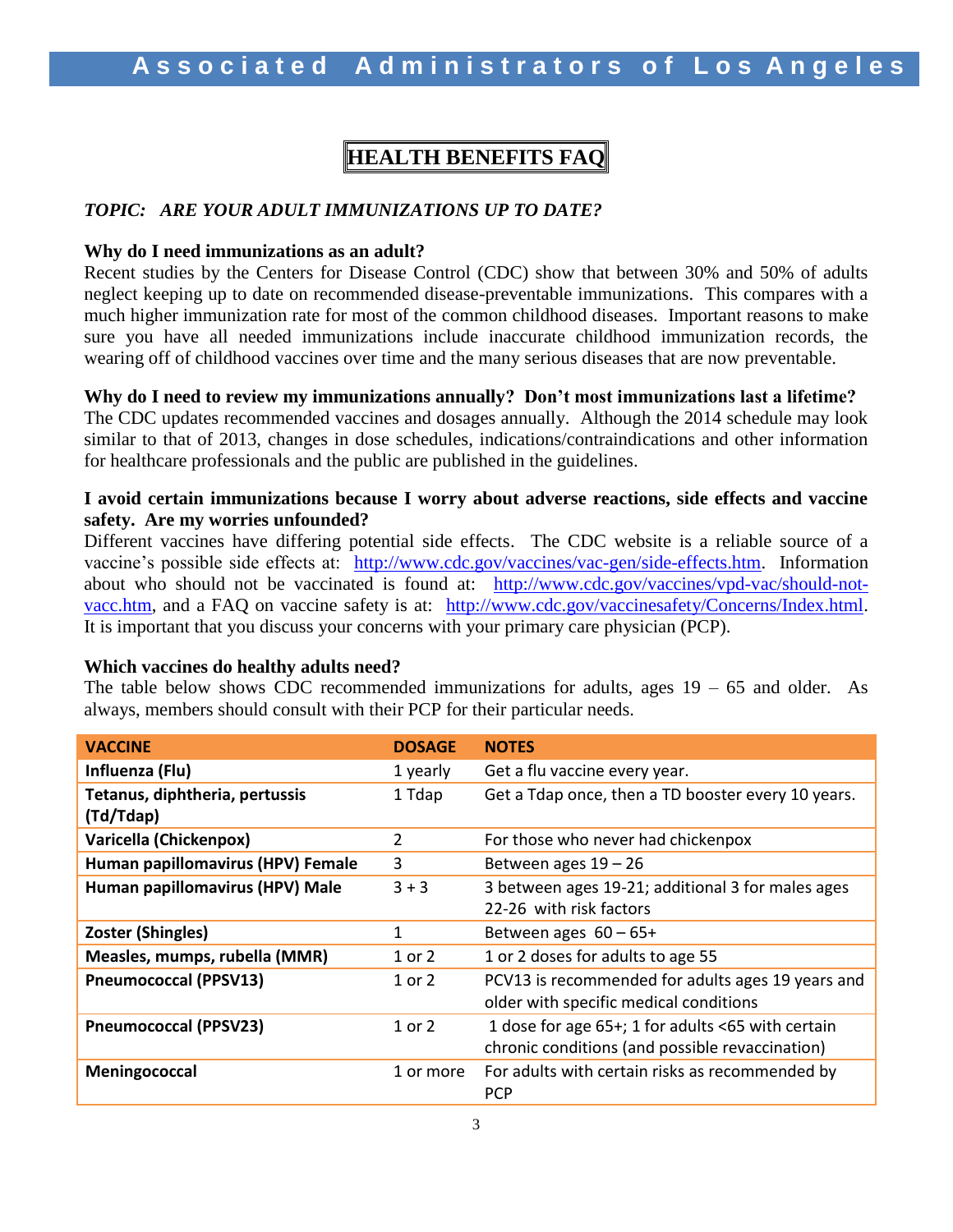# *FAQ (Cont.)*

| <b>VACCINE</b>                     | <b>DOSAGE</b> | <b>NOTES</b>                                                         |
|------------------------------------|---------------|----------------------------------------------------------------------|
| <b>Hepatitis A</b>                 | 2             | For adults with certain risks related to job, health<br>or lifestyle |
| <b>Hepatitis B</b>                 | 3             | For adults with certain risks related to job, health<br>or lifestyle |
| Haemophilus inluenzae type b (Hib) | $1$ or $3$    | For adults with certain risks related to job, health<br>or lifestyle |

#### **What if I have one or more medical conditions?**

The CDC also publishes a chart of 2014 Recommended Immunizations for Adults by Medical Condition. Click [here](http://www.cdc.gov/vaccines/schedules/downloads/adult/adult-schedule-easy-read.pdf) to view the chart.

### **AALA MEMBERS ELECT NEW EXECUTIVE BOARD MEMBERS**

AALA's Executive Board consists of 16 members, including the president, **Dr. Judith Perez**, and a vice president and two directors from each of the five departments. The Board is AALA's planning body and sets the policies and procedures of the association. We congratulate the newly elected department directors and vice presidents who will begin a three-year term on July 1, 2014. Voting was conducted online and closed on March 31, 2014. With 40% of active members voting, the results are:

| <b>Position</b>             | <b>Name</b>           | <b>Title/Location</b>                  | % Votes |
|-----------------------------|-----------------------|----------------------------------------|---------|
| <b>Elementary Director</b>  | <b>Nery Paiz</b>      | Principal, Toland Way ES               | 54%     |
| <b>Secondary Director</b>   | <b>Rex O. Patton</b>  | Principal, Mark Twain MS               | 52%     |
| <b>Supervisory Vice</b>     | Marsha Oh-            | Coordinator, TM Peer Assistance &      | 99%     |
| President                   | <b>Bilodeau</b>       | <b>Review Program</b>                  |         |
| <b>Adult Vice President</b> | <b>Martha Peralta</b> | <b>Assistant Principal Operations,</b> | 94%     |
|                             |                       | <b>ELA Service Center</b>              |         |
| Unit J Director             | <b>Ken Devine</b>     | Complex Project Manager,               | 93%     |
|                             |                       | Maintenance & Operations C-3           |         |

# **FRIENDS OF AALA CAMPAIGN NEEDS YOUR SUPPORT**

Donations to **Friends of AALA's** 2014 student scholarship campaign have been arriving daily, but more are needed! As you know, our goal this year is \$50,000 and there are just four (4) weeks until the AALA Scholarship and Community Awards Banquet where 25 scholarships valued at \$2,000 each will be awarded to outstanding LAUSD students. We hope you will consider a donation to Friends of AALA as one of your charitable contributions this year. Remember, all donations are tax deductible to the fullest extent allowed by law. Send checks, payable to Friends of AALA, to AALA 1910 West Sunset Blvd., Suite 850, Los Angeles 90026, or call **Gloria,** 213.484.2226, to make a credit card donation. Questions regarding donations can be directed to **Cathy** in the AALA office at 213.484.2226 or [cvacca@aala.us.](mailto:cvacca@aala.us)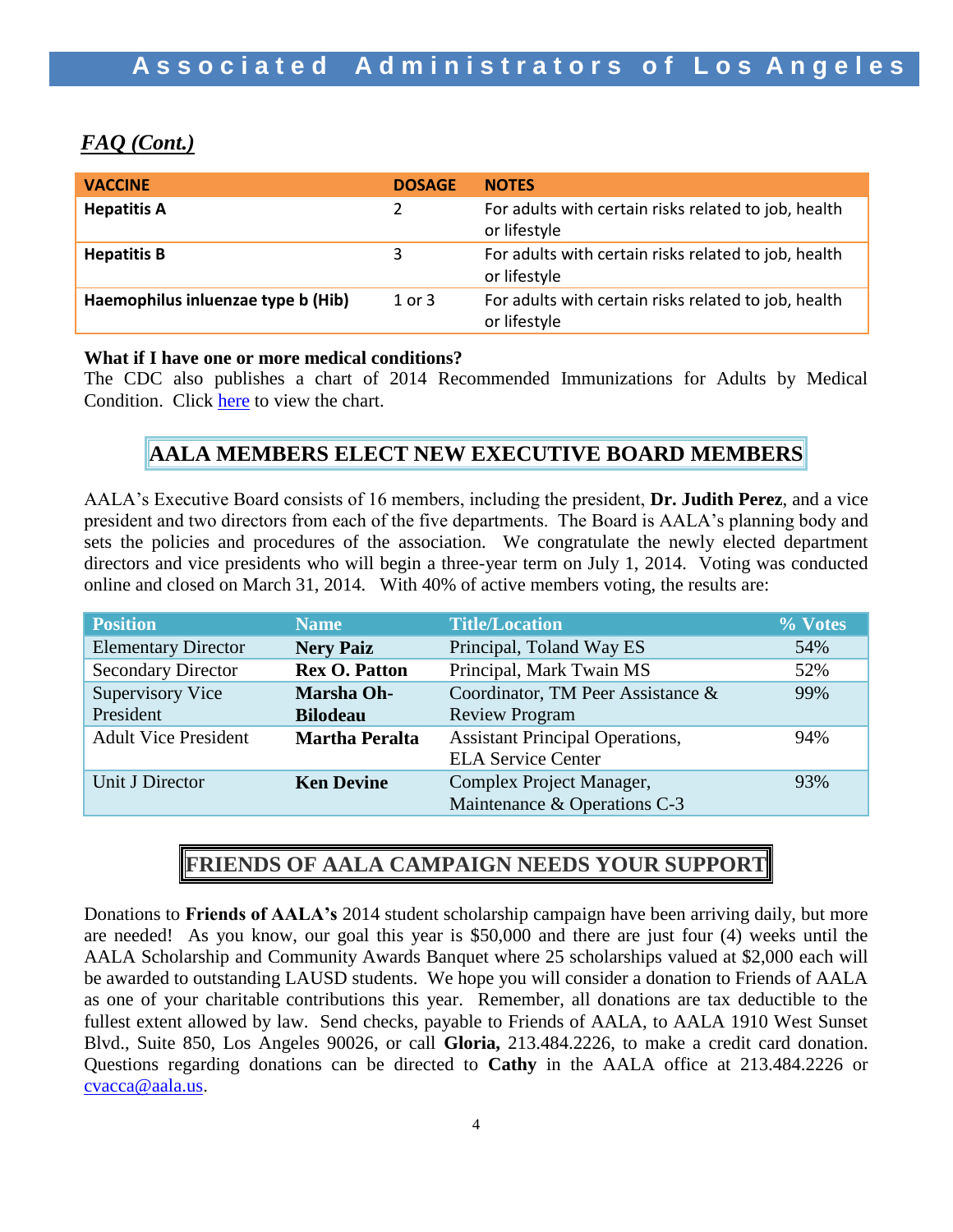

# **CONGRATULATIONS!**

Congratulations to North Hollywood High School's Team Azure for winning the 2014 National Championship in CyberPatriot VI, the sixth season of the National Youth Cyber Defense Competition, in National Harbor, Maryland, on March 29, 2014. The competition tests the students' cyber-security knowledge and Team Azure led more than 1600 other teams from the U.S., U.S. Department of Defense Dependent Schools in Europe and the Pacific, Puerto Rico and Canada that began the competition last November. The team is composed of five 11<sup>th</sup> grade students, coached by **Jay Gehringer**, computer science teacher at the school. It is the first win for a team from LAUSD in the competition which is conducted mostly on laptops and tests the students' ability to prepare, protect and defend computers and networks from viruses and hackers. Five other teams

from the school also competed, but did not make it to the championship round.

The team prepared with the assistance of Cal Poly Pomona students and a professor and a systems engineer from Cisco Systems. Each student on the team received a \$2,000 scholarship from Northrop Grumman. The CyberPatriot program is organized and conducted by the Air Force Association, a nonprofit, independent, professional military and aerospace education association with more than 100,000 members. Congratulations to the team, its coach and the principal, **Dr. Randy Delling**.

## **FROM THE LAUSD ETHICS OFFICE – ELECTION DO'S AND DON'TS**

As the voting day for the person to represent District 1 on the LAUSD Board of Education is rapidly approaching, AALA would like to remind members of the guidelines for employees regarding activities related to the upcoming election. The information is taken from the *LAUSD ELECTION TIPSHEET* published by the Ethics Office.

Employees may:

- Work on a campaign during off-duty time.
- Make contributions to a candidate with personal funds.
- Clarify to the public when advocating that it is only in one's own personal capacity.

Employees may not:

- Use District resources at any time for campaign work, including e-mails or telephone calls.
- Place campaign materials on any LAUSD property.
- Add a link from an LAUSD website to a campaign website.
- Advocate for a candidate during duty hours, including fundraising.
- Ask any LAUSD staff to work on campaign materials.
- Drive a District vehicle to a campaign event or headquarters.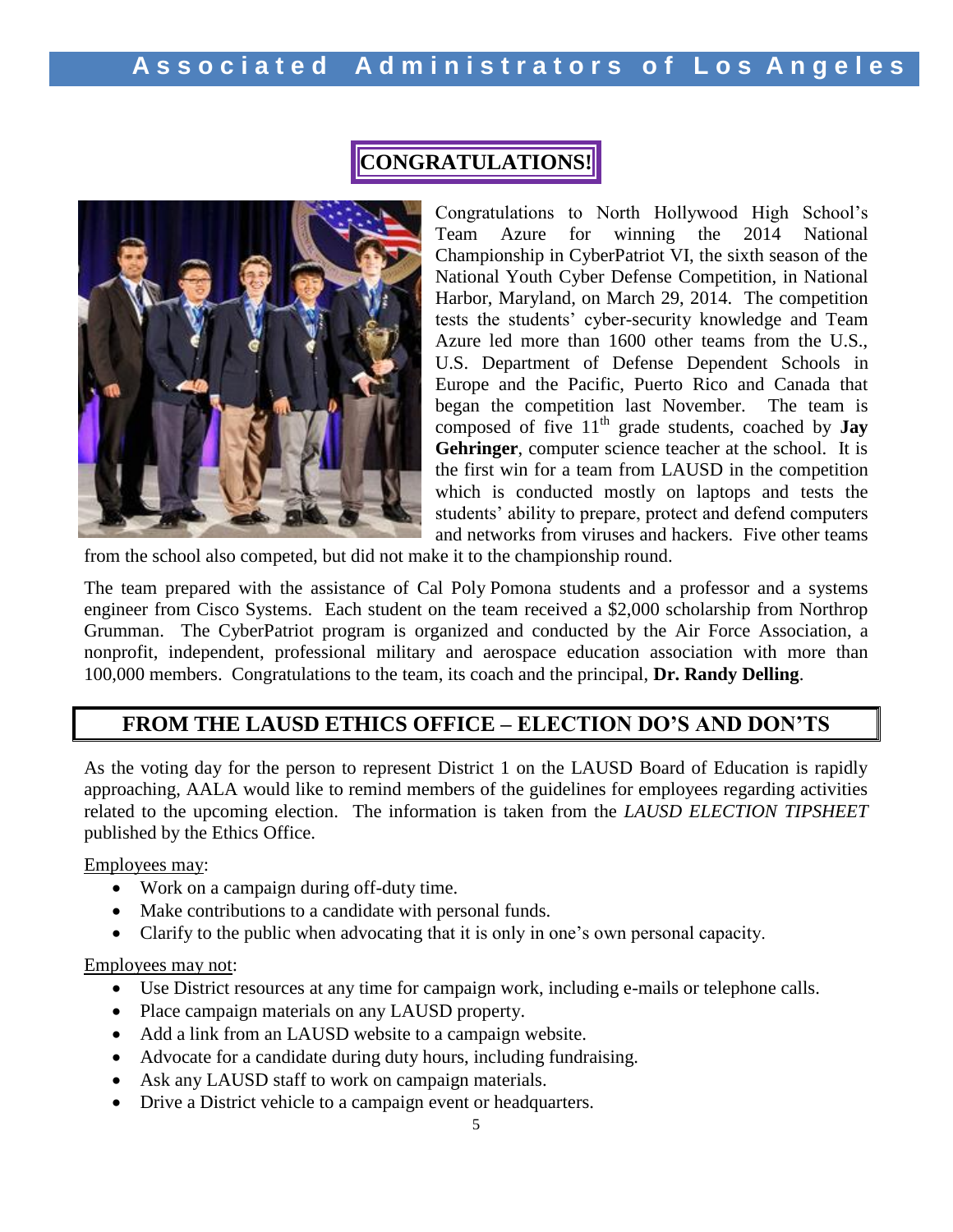### **IMPORTANT CAASPP/SMARTER BALANCED CRITICAL DATES AND KEY EVENTS**

Principals are requested to update the "Expected First Day of Testing" and "Expected Last Day of Testing" sections of the "Get Ready for iPad Carts" survey if those dates for your site have changed since the original survey was completed. The survey can be accessed from the District's [Student](http://notebook.lausd.net/portal/page?_pageid=33,125524&_dad=ptl&_schema=PTL_EP)  [Testing and Assessment](http://notebook.lausd.net/portal/page?_pageid=33,125524&_dad=ptl&_schema=PTL_EP) website:

- Select *Coordinator Support* from the menu on the left;
- Scroll down to *Surveys*;
- Select *Get Ready for iPad Carts (survey)*;
- Select *Educational Service Center*;
- Select *School Site*;
- Select *Expected First Day of Testing* or *Expected Last Day of Testing*;
- Scroll down to the bottom and select *Submit*.

If you wish to update other areas at this time, you may do so, but it is not required. As a reminder, a special District Smarter Balanced Assessment Hotline has been set up to assist with any test administration or technology questions. The number is 323.224.2450.

# **AALA'S ALUMNI LUNCHEON – ENJOYABLE EVENT**

The AALA Spring Alumni Luncheon was held on Thursday, March 27, at Taix French Restaurant with over 100 people in attendance, and from all indications it was a very successful event. The guests had an opportunity to reconnect with friends and colleagues and get caught up on all of the latest news as well as participate in Friends of AALA fundraising activities. **Dr. Judith Perez**, AALA President, introduced the former superintendents who were present, **Dr. William Johnston**, **Phil Jordan**, **Dr. Phil Linscomb**, **Dr. Sid Brickman, Sharon Robinson** and **Carol Truscott**, and former Board members, **Vickie Castro** and **David Tokofsky**. She then thanked the California Credit Union, represented by **Jason Pugh**, Vice President, Business Development, and **Gloria Rogers**, Business Development Officer, for its generous sponsorship of the luncheon, among other AALA activities.

After a buffet lunch, **Dan Isaacs**, AALA Administrator, introduced the guest speaker, **Dr. George J. McKenna III**, Board of Education candidate for District 1. Dr. McKenna, as always, provided the audience with insightful, direct and sometimes humorous comments regarding the education arena, which he hopes to reenter actively as a Board member. His passion for public education is still very evident after 50 years of service.

The luncheon activities continued with two Friends of AALA fundraising activities: the raffle for the table centerpieces conducted by **Carol Truscott** and **Antonio Camacho,** Friends of AALA Board members, and the announcement of the opportunity drawing winners by **Dr. Eve Sherman**, President, Friends of AALA Board of Directors. The conclusion was the "In Memoriam" presentation by **Scott Schmerelson** honoring the past year's deceased members.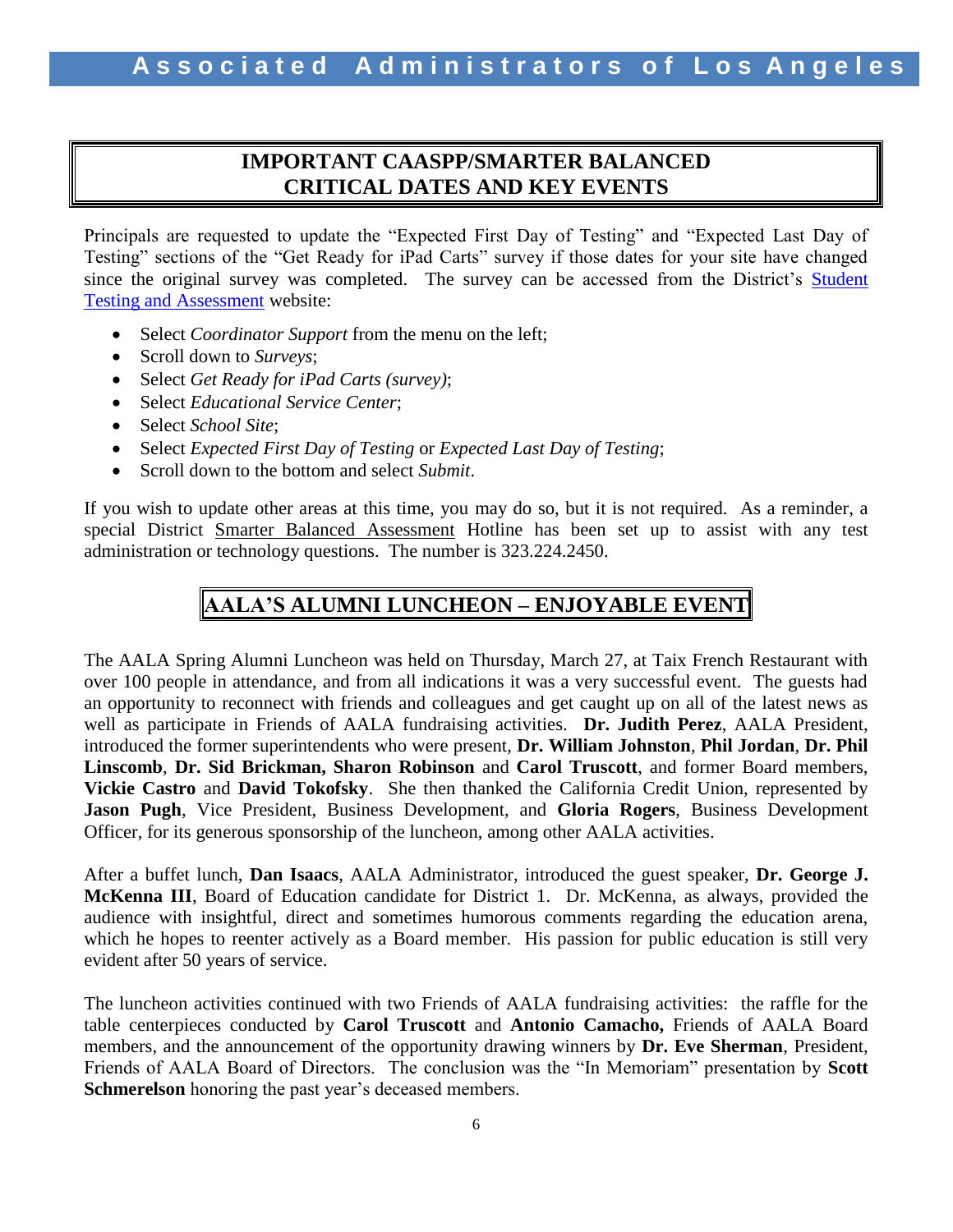# **IN MEMORIAM**

LA KECIA SMITH—Former APEIS at LaSalle Avenue, 186<sup>th</sup> Street, Annalee Avenue and 135<sup>th</sup> Street elementary schools and specialist with Human Capital Initiatives. La Kecia was working as an adviser when she passed away on April 1, 2014. Funeral services are pending at this time.

#### **EVENT CONTACT DATE DATE CONTACT LA Fund** Grant Writing Workshop at April 5, 2014 Register at: [www.LAFund.org/GrantsHQ](http://www.lafund.org/GrantsHQ) CSUN, Orange Grove Bistro 8:30 a.m. – 3:00 p.m. **AAPA** Day at the Races at Santa April 6, 2014 **Donna Hirota,**  [dnh8944@lausd.net](mailto:dnh8944@lausd.net) Anita **AALA** Executive Board Meeting at April 7, 2014 **Gema Pivaral**, 213.484.2226 or AALA Offices 4:30 p.m. [gpivaral@aala.us](mailto:gpivaral@aala.us) **ASPO** Meeting at Beaudry, 18<sup>th</sup> Floor, April 9, 2014 **Juan Urdiales**, 323.826.2400 or Room 124 8:00 a.m. [jurdiale@lausd.net](mailto:jurdiale@lausd.net) **AAPA** Scholarship Dinner at the April 9, 2014 **Donna Hirota**, Golden Dragon Restaurant in 5:00 p.m. – 7:00 p.m. [dnh8944@lausd.net](mailto:dnh8944@lausd.net) Chinatown Fundraising event for **George**  April 10, 2014 [tresa.mccoy24@gmail.com](mailto:tresa.mccoy24@gmail.com) or **McKenna** at 817 S. Keniston in L.A. 6:00 p.m. – 8:00 p.m. 310.487.6954 April 10, 2014 **Farrell Bender**, 323.465.9655 or Fundraising event for **Bennett Kayser** at Mia Sushi, 4741 Eagle Rock Blvd. 5:30 p.m. – 6:30p.m. [nancydolanassociates@gmail.com](mailto:nancydolanassociates@gmail.com) **APACS** Meeting at Friedman **Lisa Baskin**, 310.664.5888 April 11, 2014 Occupational Center, Room 402 8:00 a.m. April 14 – 18, 2014 **SPRING BREAK** AALA Offices Closed<br>Administrative April 23, 2014 Orofessionals Day  $\overline{a}$ April 23, 2014 **Josephine Ruffin**, **COBA** Meeting at the Crenshaw HS Library 5:30 p.m. [josephineruffin@sbcglobal.net](mailto:josephineruffin@sbcglobal.net) **CalSTRS** Pre-Retirement Workshop April 24, 2014 **Maria Voigt**, 213.241.6365 at Weemes ES (Auditorium) 4:00 p.m. – 5:30 p.m. **AALA** Representative Assembly April 24, 2014 **Gema Pivaral**, 213.484.2226 or Meeting at AALA Offices 4:30 p.m. [gpivaral@aala.us](mailto:gpivaral@aala.us) April 30, 2014 **CalSTRS** Pre-Retirement Workshop **Maria Voigt**, 213.241.6365 4:00 p.m. – 5:30 p.m. at Holmes Avenue ES (Auditorium) **AALA** Scholarship & Community April 30, 2014 **Cathy Vacca**, [cvacca@aala.us](mailto:cvacca@aala.us) Awards Banquet at Millennium 5:30 – 8:30 p.m. or 213.484.2226Biltmore Hotel

# **CALENDAR**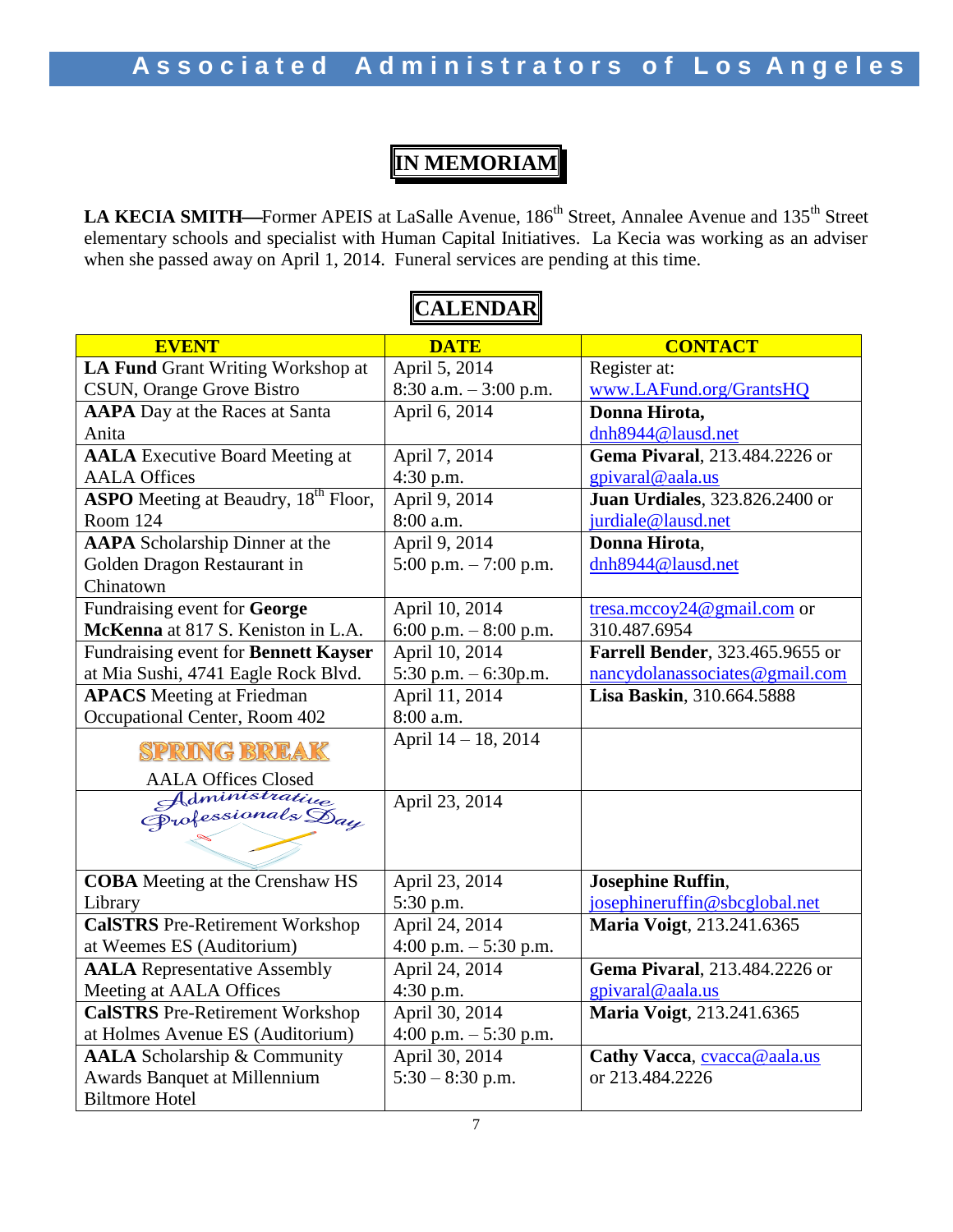# Associated Administrators of Los Angeles

# **POSITIONS AVAILABLE**



*Note to Applicants: Please be advised that you are responsible for making sure all the District requirements have been met. Do not contact AALA for information regarding positions; for detailed requirements for positions and employment updates use the contact phone number provided in the announcement or visit the District website at [http://www.lausdjobs.org](http://www.lausdjobs.org/) (classified) or [http://teachinla.com/admin\\_vacancies/](http://teachinla.com/admin_vacancies/) (certificated). Employees who change basis during the school year may not earn a full year of service credit and annualized employees who change their basis during the year may sustain an annualized settlement.*

### **CERTIFICATED**

#### *EXECUTIVE DIRECTOR*

**Student Integration Services, Office of Intensive Support and Intervention, \$137,084 - \$144,727, A Basis.** For information and application procedures, please visit *[http://teachinla.com/admin\\_vacancies/.](http://teachinla.com/admin_vacancies/)* The application deadline is Friday, April 25, 2014.

#### *INSTRUCTIONAL SPECIALIST*

**Crenshaw High School, ISIC, MST 40G, B Basis.** For information and application procedures, please contact **Travis Collier**, Instructional Director, at 213.241.0113 or [etc8484@lausd.net.](mailto:etc8484@lausd.net) The application deadline is 5:00 p.m., Monday, April 21, 2014.

| <b>CERTIFICATED POSITIONS</b>  | <b>LOCATION</b>            | <b>CONTACT</b>                 | <b>DEADLINE</b> |
|--------------------------------|----------------------------|--------------------------------|-----------------|
| <b>SECONDARY PRINCIPAL</b>     | <b>Banning</b>             | <b>Travis Collier,</b>         | 5:00 p.m.       |
| MST 45G, E Basis               | Academies of               | <b>Instructional Director,</b> | Friday          |
|                                | Creative and               | 213.241.0113                   | April 4, 2014   |
|                                | Innovative                 |                                |                 |
|                                | Sciences, ISIC             |                                |                 |
| <b>SECONDARY PRINCIPAL</b>     | <b>Woodland Hills</b>      | Angela Hewlett-Bloch,          | <b>EXTENDED</b> |
| MST 45G, E Basis               | Academy,                   | Lead Instructional Director,   | Friday          |
|                                | <b>ESC North</b>           | 818.654.3600 or                | April 4, 2014   |
|                                |                            | angela.hewlett@lausd.net       |                 |
| SMALL SCHOOL PRINCIPAL         | <b>STEM Academy of</b>     | Dr. Shawn Bird,                | $5:00$ p.m.     |
| MST 41G, E Basis               | Boyle Heights,             | <b>Instructional Director,</b> | Friday          |
|                                | <b>ISIC</b>                | 213.241.0100 or                | April 4, 2014   |
|                                |                            | shawn.bird@lausd.net           |                 |
| PRINCIPAL, $K - 12$            | Elizabeth Learning         | Linda Kay, Instructional       | 5:00 p.m.       |
| MST 46G, E Basis               | Center, ESC South          | Director, 310.354.3400         | Thursday        |
|                                |                            |                                | April 10, 2014  |
| <b>CLASSIFIED POSITIONS</b>    | <b>LOCATION</b>            | <b>CONTACT</b>                 | <b>DEADLINE</b> |
| <b>SENIOR LABOR COMPLIANCE</b> | Labor Compliance           | Please click HERE.             | Friday          |
| <b>OFFICER</b>                 | Department,                |                                | April 4, 2014   |
| \$66,400 - \$82,800, A Basis   | <b>Facilities Services</b> |                                |                 |
|                                | Division                   |                                |                 |
| RADIO COMMUNICATIONS           | Information                | Please click HERE.             | Thursday        |
| <b>SUPERVISOR</b>              | Technology                 |                                | April 10, 2014  |
| \$77,600, A Basis              | Division                   |                                |                 |

### **PREVIOUSLY ANNOUNCED POSITIONS**